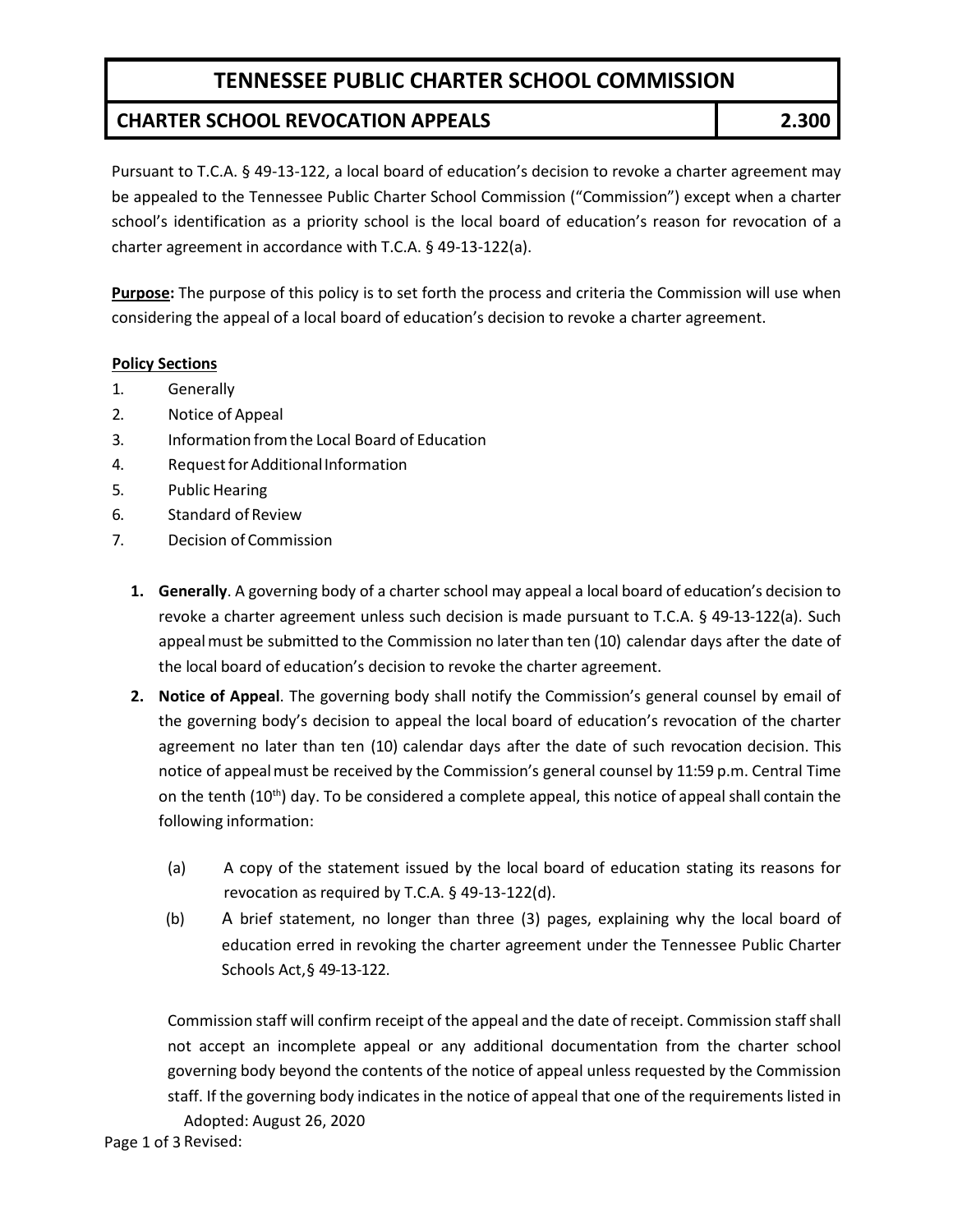# **TENNESSEE PUBLIC CHARTER SCHOOL COMMISSION**

### **CHARTER SCHOOL REVOCATION APPEALS 2.300**

paragraphs (i)–(ii) above cannot be submitted, the governing body shall include an explanation in the notice of appeal. Commission staff may conditionally accept the appeal and collect additional information to determine whether the appeal may be accepted despite the governing body's inability to submit one the requirements listed in paragraph (i)--(ii) above.

- **2. Information from the Local Board of Education**. Commission staff may gather additional information related to the revocation decision from the local board of education. This information may include, but is not limited to:
	- (a) Copies of the approved charter school application and signed charter agreement between the governing body and the local board of education, including any exhibits to the charter agreement.
	- (b) Timeline of the approval of the original charter application and revocation decision.
	- (c) A copy of the record provided to the local board of education in advance of or at the board meeting where the revocation decision was made.
	- (d) Copies of all correspondence from the local board of education to the governing body regarding the status of the charter school.
	- (e) Any investigative summaries or reports complied by the local board of education's staff regarding the charter school.
	- (f) Any evidence supporting the local board of education's reasons for revocation.
	- (g) Copies of all reports, including annual reports, site visit reports, and interim reports from the local board of education to the governing body on the performance status of the charter school.
	- (h) Copies of all annual progress reports submitted by the governing body to the local board of education and Commissioner of Education in accordance with T.C.A. § 49-13-120.
	- (i) Copies of all annual financial audits submitted by the governing body to the local district, the Commissioner of Education, and the Comptroller of the Treasury in accordance with T.C.A. § 49-13-127.

The local board of education is requested to comply with the document request within five (5)seven (7) calendar days of the request or as soon as possible thereafter, but in no event more than seven (7) calendar days after the request.